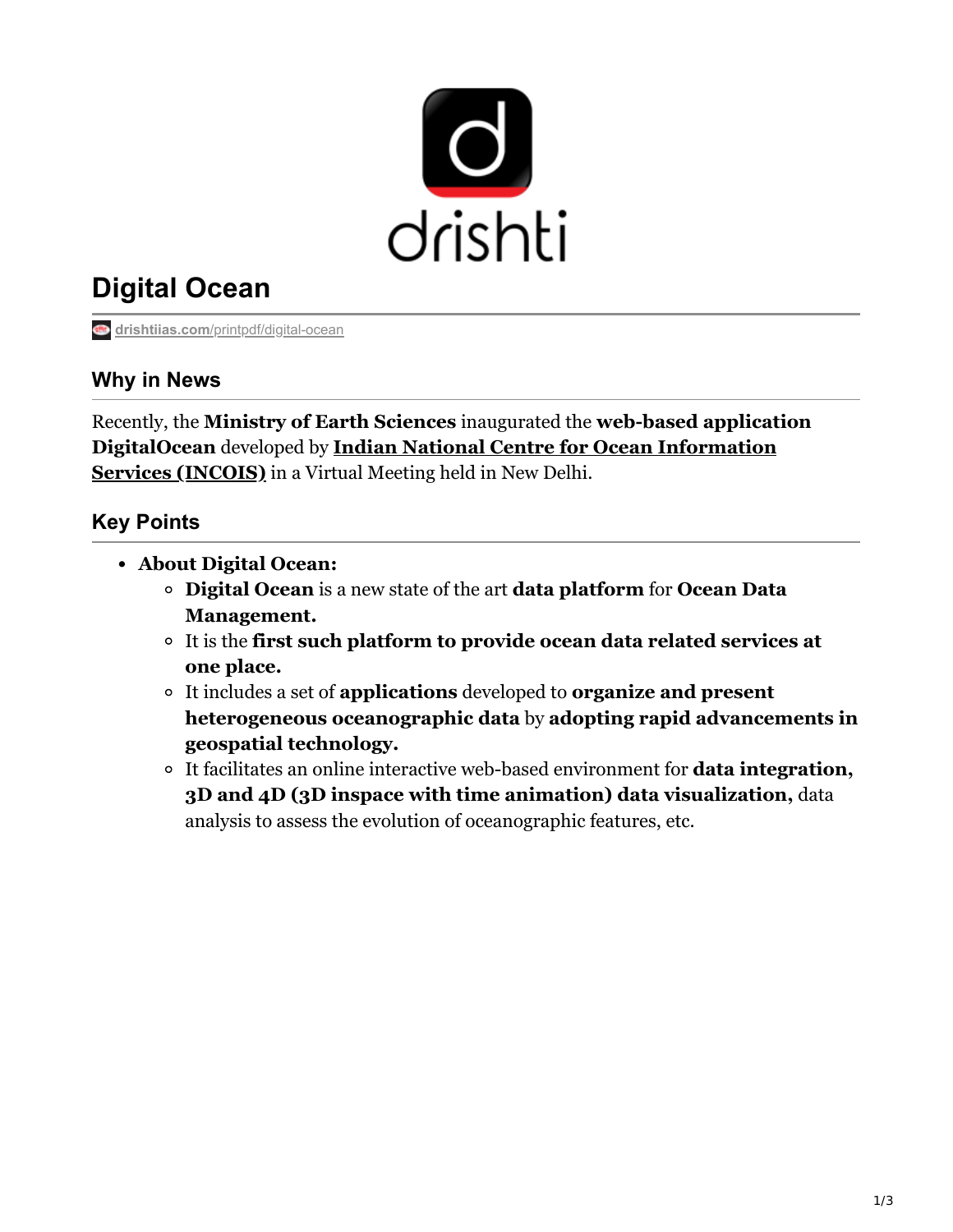## **Significance:**

- Digital Ocean is a big **step towards** Prime Minister's vision of **[Digital India](https://www.drishtiias.com/loksabha-rajyasabha-discussions/in-depth-digital-india)** that is to transform India into a digitally empowered society and knowledge economy.
- It will serve as a one stop-solution for all the data related needs of a wide range of users including **research institutions, operational agencies, strategic users, academic community, maritime industry, policy makers and the public.**

It will also contribute to the vision of **[Atmanirbhar Bharat.](https://www.drishtiias.com/daily-updates/daily-news-editorials/atma-nirbhar-bharathttps:/www.drishtiias.com/daily-updates/daily-news-editorials/atma-nirbhar-bharat-abhiyan-challenges)**

- It will play a **central role in sustainable management of the oceans** and expanding the government's **[Blue Economy](https://www.drishtiias.com/to-the-points/paper3/blue-economy)** initiatives.
- It will be promoted as a **platform for capacity building** on Ocean Data Management for all **[Indian Ocean Rim countries.](https://www.drishtiias.com/daily-updates/daily-news-analysis/19th-iora-council-of-ministers-meeting)**

# **Other Related Initiative:**

# **Deep Ocean Mission:**

- Launched in **2018.**
- The mission proposes to **explore the deep ocean.**
- The focus of the mission is on **deep-sea mining, ocean climate change advisory services, underwater vehicles and underwater robotics related technologies.**
- Two key projects planned in the Mission are:
	- A **[desalination plant](https://www.drishtiias.com/printpdf/desalination-plants-1)** powered by **[tidal energy.](https://www.drishtiias.com/to-the-points/paper3/ocean-energy#:~:text=Total%20identified%20potential%20of%20Tidal,barrage%20technology%20could%20be%20used.&text=OTEC%20has%20a%20theoretical%20potential,subject%20to%20suitable%20technological%20evolution.)**
	- A **submersible vehicle** that can explore depths of at least 6,000 metres.
- **Significance:** It will enable India to **develop capabilities to exploit resources in the [Central Indian Ocean Basin](https://www.drishtiias.com/current-affairs-news-analysis-editorials/news-editorials/2020-07-10) (CIOB).**

## **Indian National Centre for Ocean Information Services**

- It is an **autonomous organization under the Ministry of Earth Sciences (MoES).**
- It is located in Hyderabad & was **established in 1999.**
- It is a **unit of the Earth System Science Organization (ESSO),** New Delhi.
	- The **ESSO** operates as **an executive arm of the Ministry of Earth Sciences** (MoES) for its policies and programmes.
	- **ESSO's** aim is to **develop and improve capability to forecast weather, climate and hazard related phenomena** for social, economic and environmental benefits including addressing aspects relating to **[climate change](https://www.drishtiias.com/daily-updates/daily-news-editorials/climate-change-and-development-in-india)** science, and climate services.
- It is mandated to **provide the best possible ocean information and advisory services** to society, industry, government agencies and the scientific community through sustained ocean observations and constant improvement through systematic and focused research.